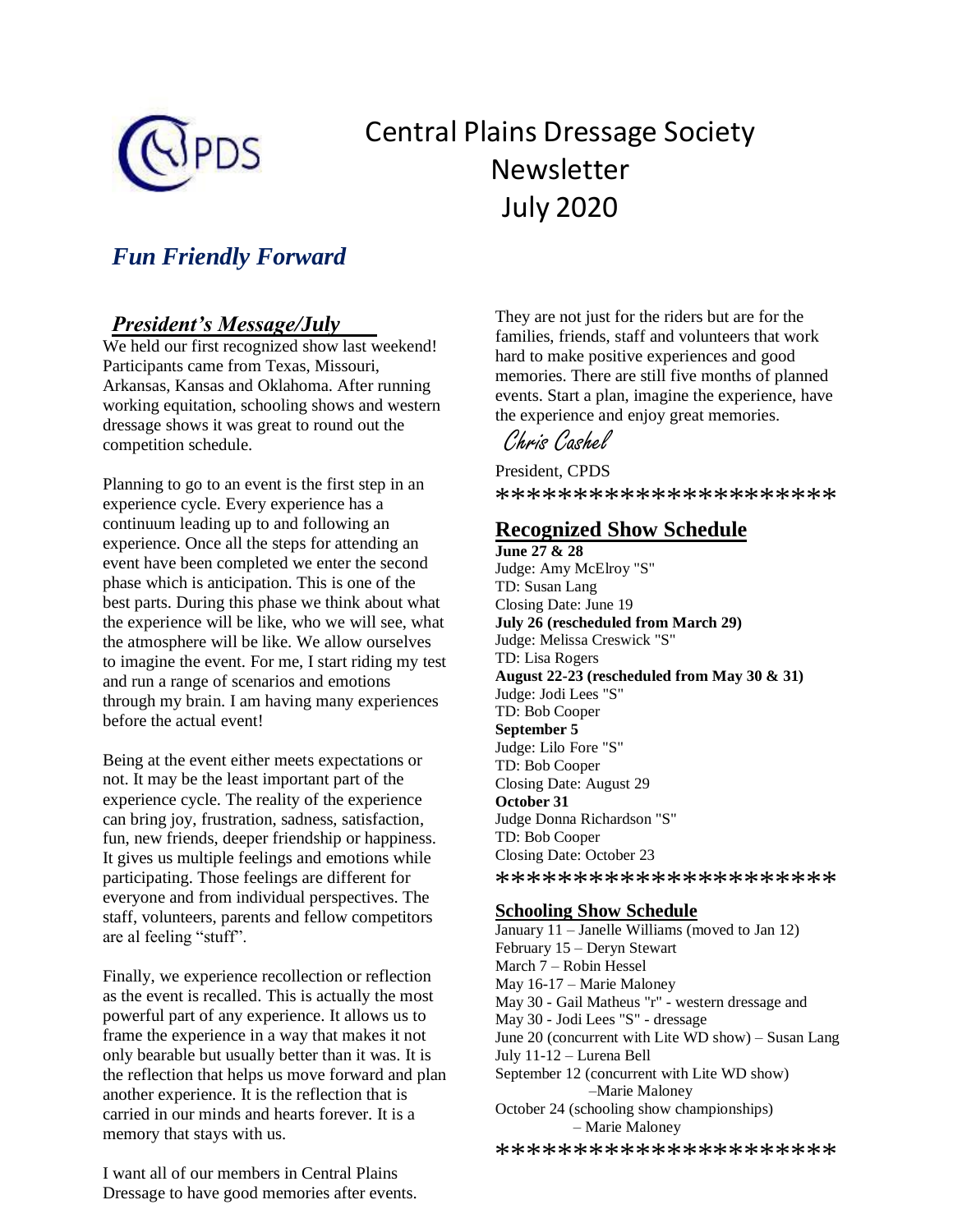# **2020 Region 9 Report Central Plains Dressage Society Submitted by: Chris Cashel July, 2020**

## **Membership:**

We are at 150 members which is a little ahead of this time last year.

### **Activities:**

Our goal is to offer affordable, fun and educational activities. Schooling shows are divided into two areas: East and West.

- Eight west shows, usually in conjunction with Working Equitation or Western Dressage shows. There are 6 Working Equitation, 1 Arab show and 6 Western Dressage (4 are Lite shows)
- Four East schooling shows. Two were cancelled during state closure.
- We had three schooling shows before state shut down in March and started again May 31 with Phases 2 opening in Oklahoma. We operate schooling shows under mandates in state regarding sporting events.

The first recognized show on June 27-28 fulfilled all USEF requirements for participants and staff.

- Five recognized shows. A sixth was cancelled in April.
- Six clinics.

Shows are difficult due to resistance of facemask use and social distancing requirements. There has been regular and constant information provided to members about rules for showing. The recognized shows are almost easier due to USEF rules and having a TD on the grounds.

Finding volunteers has also been challenging because of potential exposure and/or nervousness about being in a new group.

We are cancelling the Summer AGM to minimize face-to-face meetings.

Live streaming averages about 250 views. However, the first recognized show had over 600 views. To stay in touch with members we utilize a monthly newsletter, Facebook, newsblasts and a website. Some members participated in virtual scavenger hunts. The Board has been meeting via Zoom once a month.

#### **Finances:**

We currently have about \$2000 in accounts.

Have received some small grants from members who have employers who reward volunteer service. Amounts to about \$1000.

#### **Moving forward** :

We will continue with an ambitious schedule of shows and clinics for 2021. Continue to maintain and improve communication with members. Fun, Friendly and Forward thinking.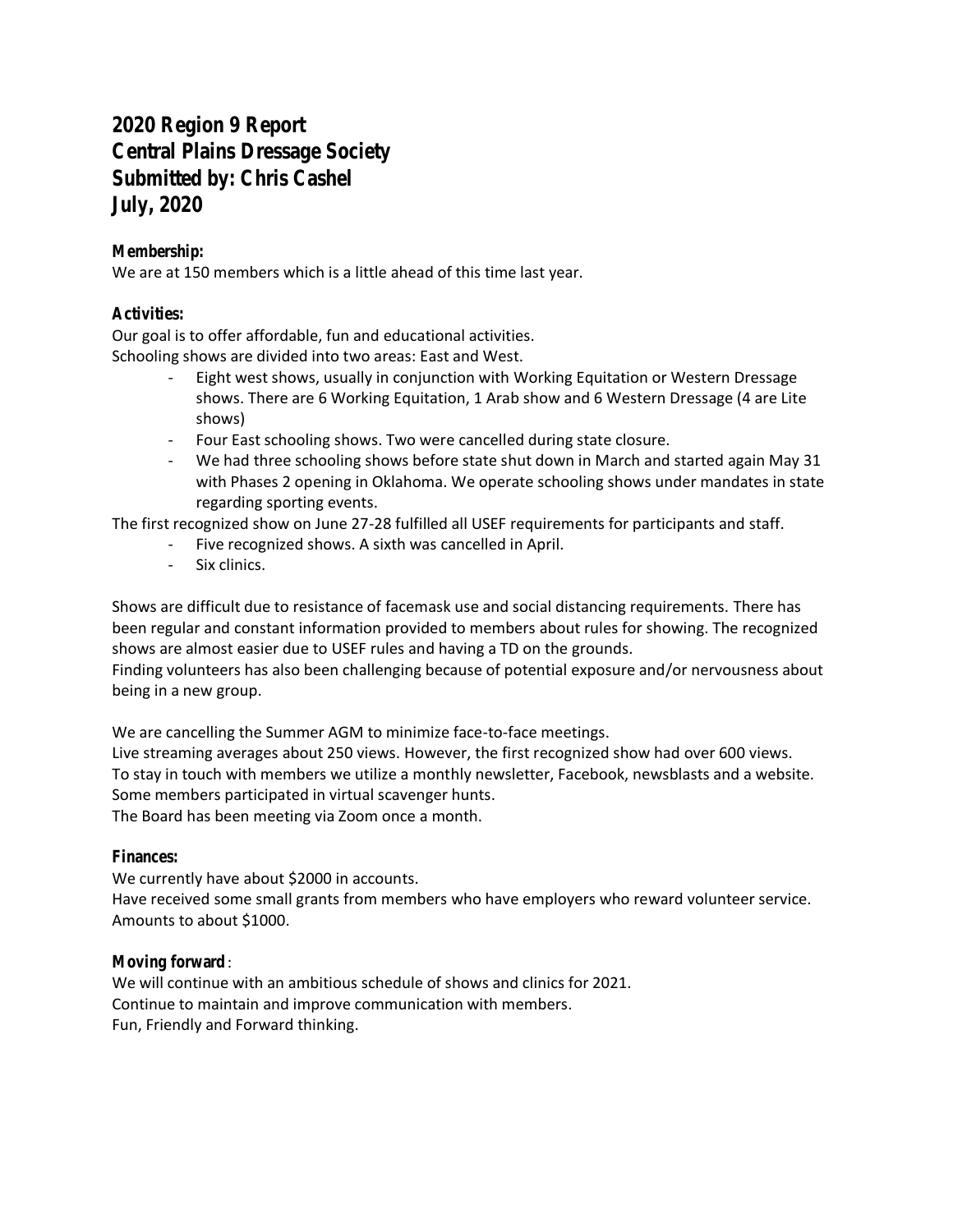#### **A More Supple Horse (submitted by Keri Kay)**

A soft, supple horse makes any ride more pleasurable. There are several things we can do to help our horses bend easier: training, practice, stretching, and groundwork are vital to create a well-balanced ride. Rolfing Structural Integration bodywork may also help with obtaining suppleness and ease of movement by addressing soft tissue restrictions.

Have you ever worn a long sleeve t-shirt that was too tight, then tried to raise your arms overhead? You're able to do it – but with effort and it's probably not comfortable. Fascia is like a body stocking, a thin sheet of connective tissue just beneath the skin, that covers every muscle, bone, organ and cell in your body. It connects everything in our bodies through a delicate series of tension. Like a spiderweb, any adjustments or distortions in a single strand can be felt in, and affect, the entire web.

As we, and our horses, develop habitual ways of standing and moving and contract our muscles in the same ways over and over, or we have minor injuries that cause us to move differently, then our fascia can get 'bound up'. Fascia is incredibly sticky, like Saran Wrap. And if it gets damaged or loses its viscosity, then **we tend to become stiff, tight, and have limited movement as we get older.** These distortions, over time, can slowly alter our structures, and as a result, our function. *Structure = Function*

When our **structure** is altered, it affects how our bodies **function**, or move. Rolfing Structural Integration is about balance in the body. When looking at a tensegrity model, all the pieces are balanced, creating an even distribution of tension throughout the whole structure. When even one piece is out of place, then additional strain is placed on other pieces, to keep the structure from crumpling. If you or your horse have overworked or injured a part of your body, it creates a strain in the fascial layers and the slack in one area will be



absorbed as additional tension in an opposing area, which can create strain or pain. By slowly pulling out all the layers, head to toe, over the course of a few sessions, then the tension in the fascial layer is able to readjust and allow for a better and more comfortable 'fit' – the tension is dispersed; movement, strain and chronic pain are affected. When you and your horse are well balanced, your connection allows locomotion to move through the myofascial kinetic lines (muscular chains) with ease. When either of you have a blockage in your movement, such as tissue adhesions which inhibit transmission through the fascial web, it can decrease suppleness. These blockages can be the result of repetitive strain patterns, injury, or trauma to the tissue. Rolfing SI can identify and remove holding patterns through soft tissue bodywork, to allow better hind end support and front-end extension for your horse and pelvic girdle support for the rider.

#### **HOW DO I KNOW IF MY HORSE NEEDS A SESSION?**

If your horse is experiencing any of the following symptoms, they may benefit from Rolfing SI: head tossing, difficulty with lateral movements, stiff neck, girthing or "cold back" issues, lack of forward impulsion, refusal to pick up the correct lead.

#### **HOW WILL I KNOW IF IT'S HELPING MY HORSE?**

You should be able to feel or see immediate improvement in suppleness and movement, as well as better performance and disposition.

For more information on Rolfing Structural Integration, please visit [www.balancedbodywork.com](http://www.balancedbodywork.com/) or [www.Rolf.org](http://www.rolf.org/) *Keri Kay is a Certified Rolfer™, Licensed Massage Therapist, Certified Equine Structural Integration Practitioner and is currently an Equine Osteopathy student at the Vluggen Institute. She works with individuals who are seeking to improve their posture or find better range of motion through hands on-bodywork therapy. She works on all equine disciplines, from performance horse to trail horse. She can be reached at (405) 887-9885.*

\*\*\*\*\*\*\*\*\*\*\*\*\*\*\*\*\*\*\*\*\*\*

#### **THE HAPPY HORSE**

*By Rudolf Vlatten*

Successful trainers often refer to the importance of the horse's happiness. Riders must remember that the horses' emotions are not influenced by an occasional carrot or by the rider's exuberance after a good ride in the ring.

It is important not to treat a horse as a human friend who will understand periods of separation, silence and excuse our frailties. The horse's happiness depends on the daily routine and the environment. Most important is the balance of demand and reward in the training period. We must be patient, repetition must be measured and reward must be frequent with every sign of progress.

Treated with balanced requests during training sessions and relaxed rides around the property or in the country, the horse will be happy. It will show signs of joy that make a "good ride" brilliant.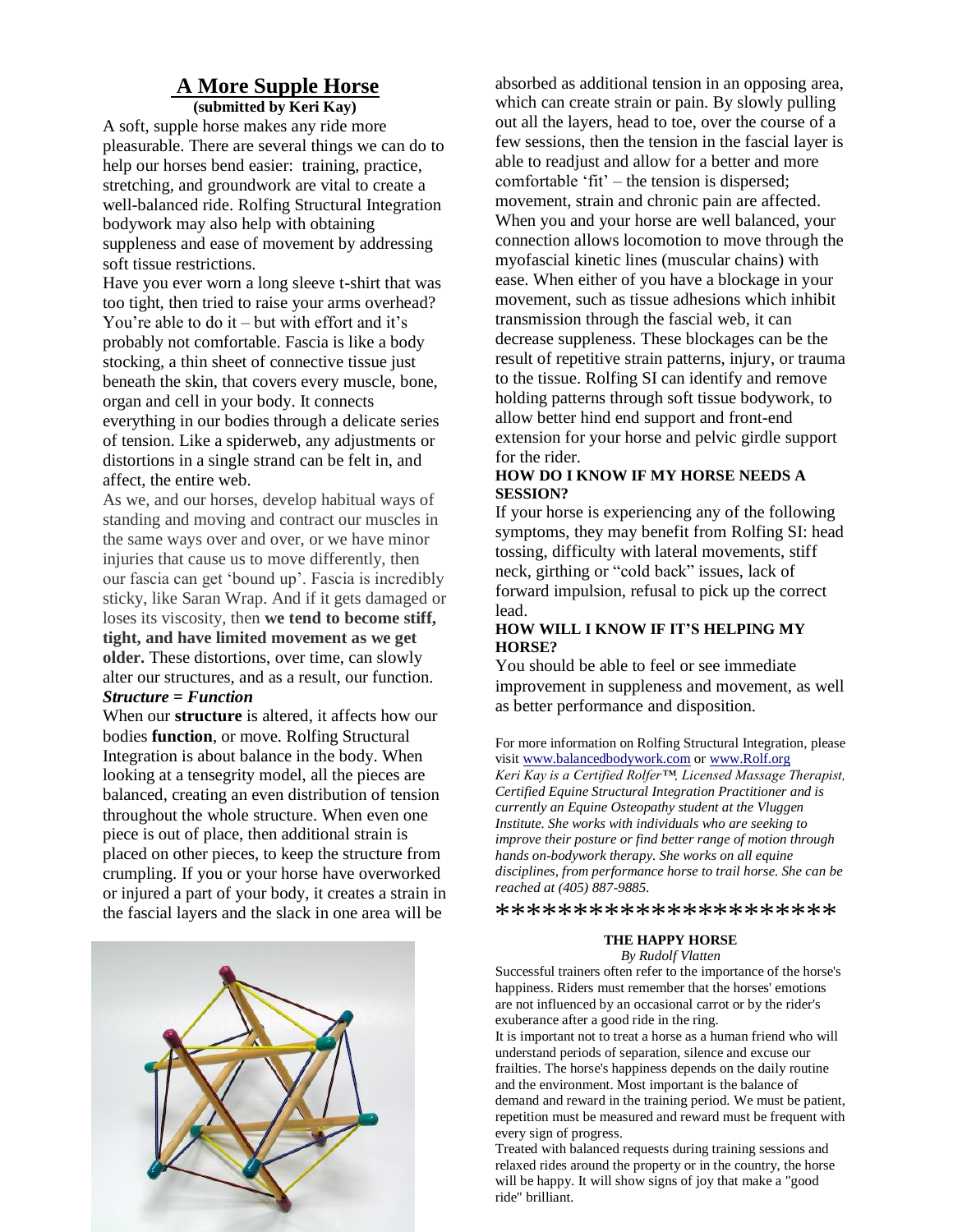### **If I Only Had One More Week**

*(submitted by Nancy Eytcheson)* Hello, friends. What a spring we've had! So much nothing for so long, and then all the sudden, boom, one show after another! But I wasn't showing, just volunteering, clinicing, taking three lessons a week, riding six days a week. But I wasn't showing. Not yet. Not ready. Many of you know my story. I came to Oklahoma five years ago at the beginning stages of first level with my Benny, and last season we got our scores at fourth level, so it was time to seriously think about that dream of a silver medal. That dream that was always "my goal" but never really close enough to worry about. Benny has been my steady eddy, but after 11 years of really only riding one horse, Robin Hessel offered me a lease on her Ambition, that big beautiful FEI horse that she got her silver medal on. "You need to learn to ride something else, get a feel of something different, and Ambition is a school master who can teach you everything you need to know," she said. He's also 17-1 and a huge mover, and luckily for me, he was coming back from some injuries and he was not remotely fit. So in April I took him on, and we could only work 20 minutes at a time, maybe half of that trot. But I rode him nearly every day and the fitness came, and so did a bit of his impatience with this crazy woman who just did not know the rules! His rules! He knows SO much more than I do!!! The crazy woman did not know how to make him trot forward instead of happily doing piaffe, apparently much less work in his mind. She didn't know how to keep his brontosaurus neck low and round, or how to watch his ears to know when he was thinking about spooking at an imaginary dragon. The crazy woman had to beg for walk trot transitions, and when she finally began to canter him after a month of riding, she had no clue what HIS very specific canter transition aides were, which, by the way, are distinctly different from Benny's. Oh my, then there was learning to sit that huge canter, and eventually trying a flying change. Well, that didn't go well, as Ambition likes a solid seat, a tiny little flexion, a whisper from the new inside leg. Not exactly what I have to do with Benny's still evolving changes. So Ambition would buck, go figure. Something had to teach this crazy woman how to ride! And so Ambition has had his new role as schoolmaster cut out for him. Luckily he loves to work, loves carrots, apples and sugar cubes, alfalfa cubes for lunch after he works, and I think he loves me. I sure do love him. But no hurry, no worries about when we were going to actually do something in the show

ring, because there were no shows, no pressure, just daily work, and trying to learn to ride the big boy.

Benny was progressing nicely all spring too, because, yes, I did ride both horses most days, and yes, I am getting pretty dang fit! But no plans to show. Done with fourth level, no interest in revisiting those tests, but boy, we were not ready for Prix St. George. Pieces of it, absolutely, but those tempis…… well, you know. Not ready! Except that on June 20 we found out that a big group of horses entered in the recognized show on June 27-28 were not able to come due to the VS quarantine in Kansas. If the show was going to break even, it was going to be all hands on deck, everybody had to show. Okay, Benny could at least show up and maybe even be respectable, and then Robin said, show Ambition too. Prix St. George. On both horses.

Six days, six, to get prepared, to learn to do the movements of a new, and, by the way, pretty difficult test, FEI for heaven's sake. I didn't have the coat yet that I ordered back in January, I knew I had holes in the movements with Benny, and I had certainly never tried to put them together IN A ROW! And Ambition? No, I had just been doing single changes, a little half pass here and there at trot and canter, but NOTHING from this test! Six days. I took a LOT of lessons in those six days!!!! I learned how to half pass to X, change, half pass to M, change. I learned how to do canter pirouettes, well, sort of. Ambition wants to do them his way (do NOT do a big half halt in the pirouette or he will stop), and Benny is not sure he wants to do them at all. Well, if his mother had a decent half halt that really got him into the pirouette canter first, okay, then he'll do them. Ah, yes, one horse needs huge half halts, the other one wants a whispering half halt. And yes, I do frequently mess that up!!! Keeping the balance in the counter canter corner to the change at C, that is a challenge for me more than the two boys. Benny has a pretty snappy transition from halt to trot at X, but Ambition does not. Maybe one day I'll figure out the buttons to push on him for that. And by the end of the six days, there had been lots of improvement, not much of it solidly confirmed, and still a few missing pieces. Never did practice that canter extension across the diagonal, collect, change, go down center line to halt at X, until we did it Saturday in our tests. Oh well. I didn't fall off, and I thought I looked pretty spiffy in that shadbelly I borrowed from Chris Cashel. Neither one of the boys had the flash and panache required for an FEI horse, but I didn't forget my test, got plenty of 6.5's in both tests, and scores of 55 and 56 in all four tests. Six days. I think it could have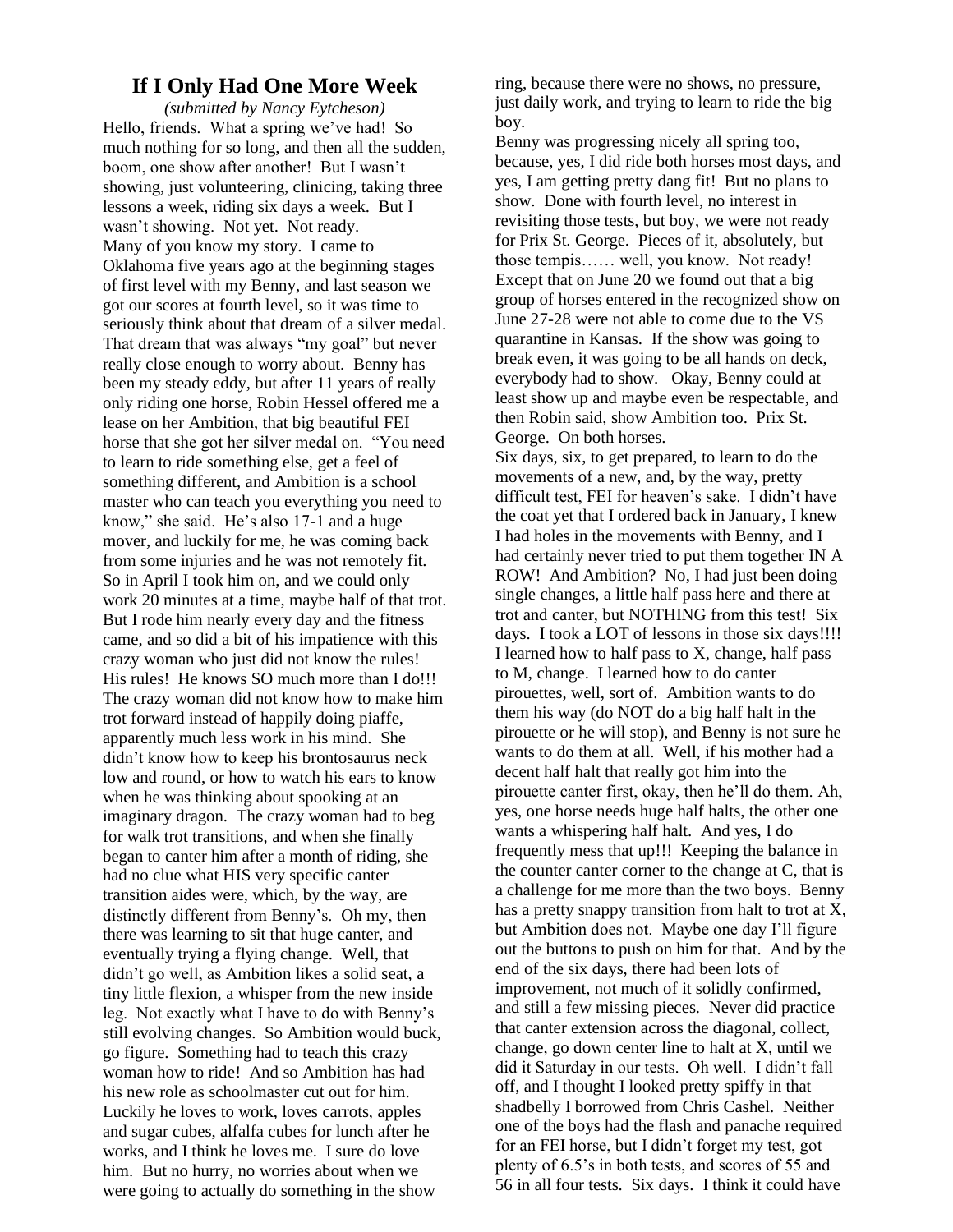been better if I'd had one more week, but who knows??? Our next show is this month, and maybe by then I will have a better handle on which kind of half halt to use on which horse at which time. Maybe I will learn to count, and the tempis will not be a medley of 2's, 3's, 4's and 5's. Maybe Ambition will be happy with my newly acquired whispering fingers and leg and will show off his big gaits, and I will actually be able to sit that big extended trot. But the weekend of that show I will surely be saying again, If I Only Had One More Week.



Nancy on Ambition 7 (above) and Big Ben Hancock (below)



\*\*\*\*\*\*\*\*\*\*\*\*\*\*\*\*\*\*\*\*\*\*

"As with any aid, you have to hold a half-halt long enough to get that waiting, hovering response from your horse."  $W_{ab}$ 



## **My Journey With Millie**

*(submitted by Christina Harmon)* Millie (Millennium Wind) is a 20 year old Arabian mare. I've owned her since she was 2. I feel like we have grown up together and experienced a lot together through the years. She was a young, green horse when she came into my life, and I was a young and green rider. My thought process was that I would find a trainer, work on my skills while Millie was growing up, and we could build a partnership together. I would have a trainer ride and work with her while I learned basics on other, more experienced horses. In theory, it was a good, solid plan. In practice, well...the best laid plans don't always materialize. What I didn't count on, was how hot and sensitive of a horse Millie is, and that caused a lot of tension and anxiety. I was fortunate enough to work with good people along the way to help us get to where we are now, but it took a lot of time and dedication to get there.

The years went by, and after several changes and course corrections, I was finally able to take Millie out on my own to show. I'll never forget our very first recognized show! It was at the Claremore Expo. I was riding an Introductory B test, so focused on keeping Millie centered and not forgetting the test, when I suddenly feel Millie throw her head straight up. I'm trying to correct her, when I hear the judge yelling at me to stop! I look up, and there is another horse running through both dressage rings without it's rider. I hopped off, Millie never spooked or became nervous in that moment, even when the horse nearly ran into her. We caught the horse, mounted back up, and resumed our test. It was a turning point in my devotion to this horse and the realization that I needed to trust her more.

In 2017, the year started off looking amazing for our partnership and showing. We were solid in the Training Level work, I was no longer afraid to canter her, and the First Level work was starting to come along. I had taken her out to a few early spring shows, and she did great! I had our sights set on First Level by the end of the year, however, those plans took a radical change by the end of the year. In June, Millie started becoming really difficult in the canter work. She started throwing her head around a lot, and eventually started rearing at the gate. I gave her time off, had her evaluated by the chiropractor and vet. We ran some lameness exams. Nothing was clear-cut and given the way she was behaving, we thought it could have been an evasion to the harder work.